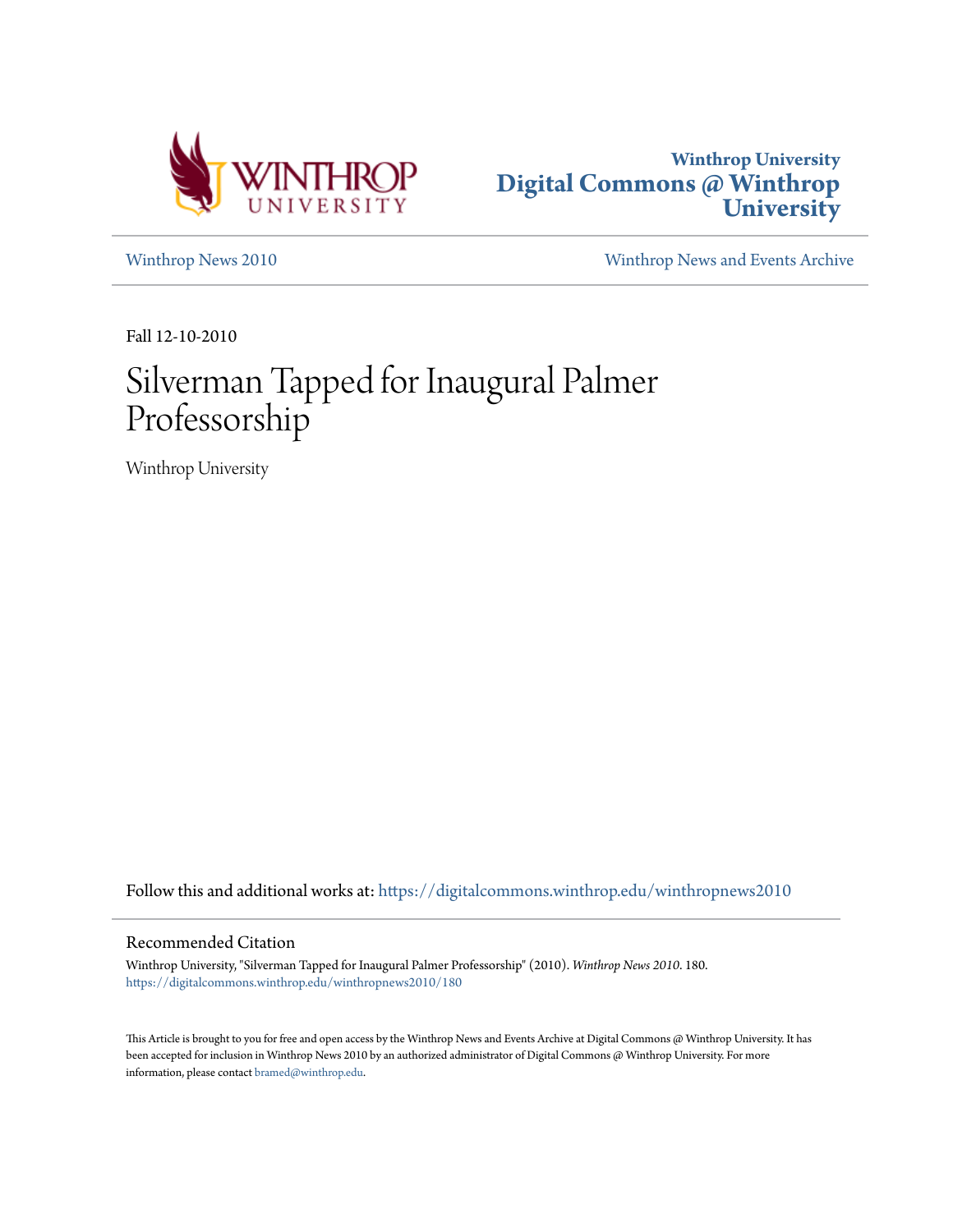上没有。

**C** SHARE

All News

Archives

RSS News Feeds

Winthrop in the News

## 12/10/2010 **Silverman Tapped for Inaugural Palmer Professorship**

### **Quick Facts**

**ABOUT ADMISSIONS & AID ACADEMICS STUDENT LIFE ATHLETICS GIVING**

VINTHROP

UNIVERSITY

**Winthrop President Anthony DiGiorgio said he** appointed Silverman because he consistently earns the praise of students and colleagues for his teaching skills and scholarly works. **The Ellison Capers Palmer Jr. Professorship** 

was established by an estate gift from Ellison Capers Palmer, Jr., in memory of his mother, Keith Wells '20, and her sisters, Dovie '16, Lucile and Virginia Wells.



ROCK HILL, S.C. - **Dr. Jason Silverman**, an award-winning history professor at Winthrop, was selected as the inaugural recipient of the **Ellison Capers Palmer Jr. Professorship**.

A specialist in the history of the Old South and Civil War, **Silverman** plans to use his four-year tenure as a Palmer Professor to complete two books. He plans to use the award to provide financial support for students to collaborate with him on these projects, thus giving his students important learning opportunities as they do primary research in the National Archives in Washington D.C. and in other locations.

**Winthrop President Anthony DiGiorgio** said he appointed Silverman because he consistently earns the praise of students and colleagues for his teaching skills and scholarly works. He was the first Winthrop faculty member to win the S.C. Governor's Professor of the Year award in 1990, in addition to earning Winthrop's faculty awards for Outstanding Junior Professor in 1985 and Distinguished Professor in 1991.

"Dr. Silverman has been acknowledged by a host of undergraduate and graduate students as a mentor and most influential faculty member," the president said.

An accomplished author, Silverman has published 10 books, more than 50 articles on scholarly subjects and 31 opinion/editorial articles in local and state newspapers. He also is a recipient of the Phi Kappa Phi Excellence in Teaching Award and the Student Government Association's Outstanding Professor Award.

"Being chosen as the inaugural Palmer Professor is a tremendous honor and one that will greatly assist me in my work. I am gratified and humbled by this selection," said Silverman.

**Gregory Crider**, chair of Winthrop's Department of History, said that Dr. Silverman's influential and prolific scholarship and his plan to provide significant research opportunities for students made him the ideal inaugural recipient of the professorship.

The **Ellison Capers Palmer Jr. Professorship** was established by an estate gift from Ellison Capers Palmer, Jr., in memory of his mother, Keith Wells '20, and her sisters, Dovie '16, Lucile and Virginia Wells. The Palmer Professorship honors a faculty member for his or her superior skill in teaching, scholarship, high standing among professional colleagues, and general service to the university community. This award recognizes excellence both on campus and within the academic community and provides support for the faculty member's teaching and research.

**Silverman** said one of his new books would profile **South Carolinian Preston Smith Brooks**, a member of the U.S. House of Representatives, whose actions increased the political tensions before the Civil War. The second book, on **Abraham Lincoln and his views on immigration and**